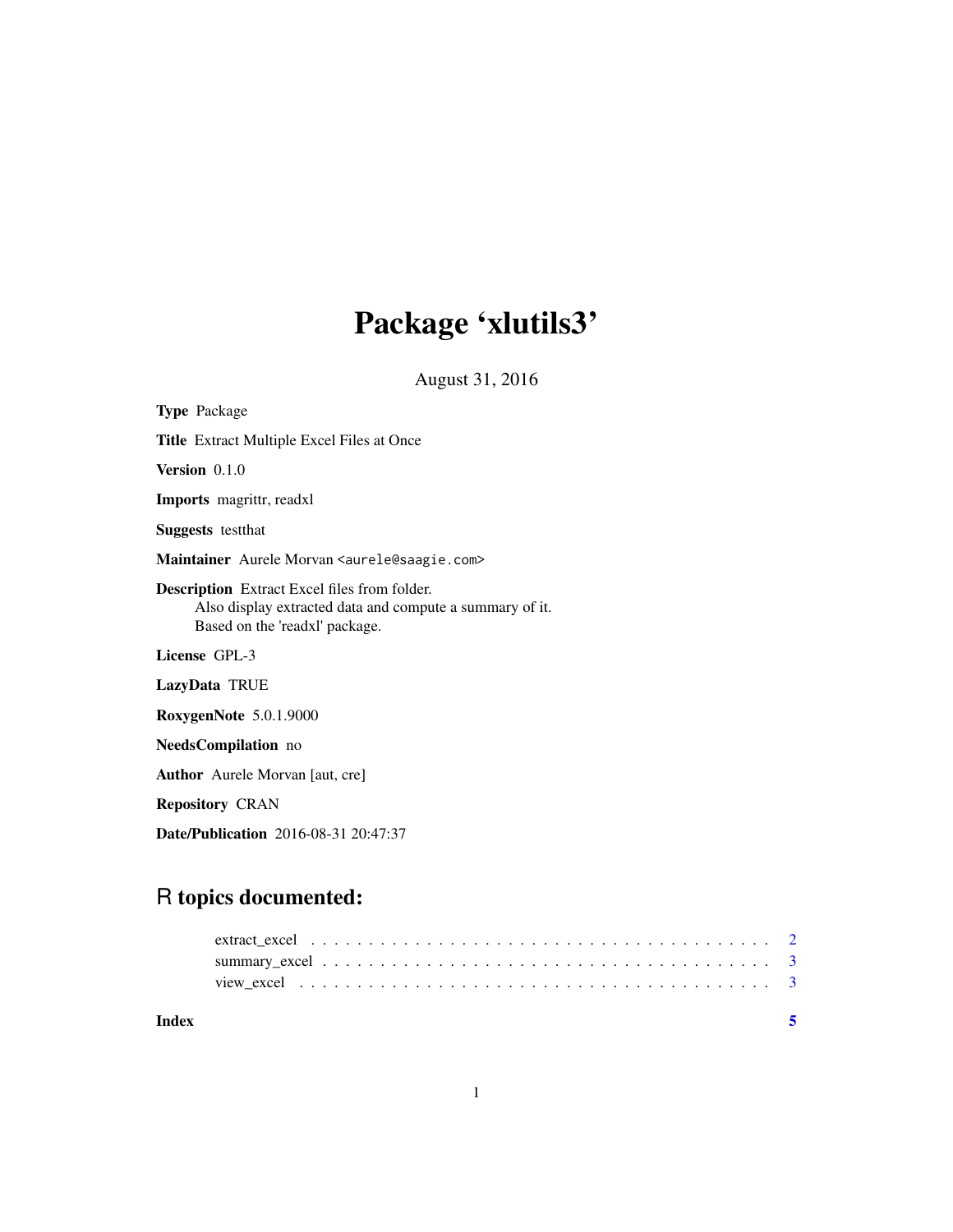#### Description

Store all data in one list of lists (ie one list of workbooks, each workbook is a list of sheets, each sheet is a dataframe (or an error message if applicable))

#### Usage

```
extract_excel(folder, general_case = NULL, weird_cases = NULL)
```
#### Arguments

| folder       | Path to folder                                                                                                                    |
|--------------|-----------------------------------------------------------------------------------------------------------------------------------|
| general_case | Args to be passed to readx1::read_excel for all sheets of all workbooks. De-<br>faults to NULL.                                   |
| weird_cases  | Args to be passed to readx1::read_excel for specific sheets. Overwrites gen-<br>eral case. Defaults to NULL. See <b>Details</b> . |

#### Details

general\_case is one flat list of args (lines to skip and the like) to be passed to readxl::read\_excel for all sheets. weird\_cases is a nested list of such args for known specific cases. It is recommended you try to read the data without these argument at first, and then make adjustments according to outputs. The nested structure of weird\_cases is wb (basename of Excel file) then sheet (name of a sheet) then args. See Examples. You may specify neither or one or both. If you specify both, general\_cases is used and weird\_cases overwrites it only where applicable.

#### Value

data A list of workbooks, each is a list of sheets as dataframes

#### Examples

```
## Not run:
# Where your Excel files are located
folder <- "./excel data/"
# First try without parameters
data_ <- extract_excel(folder)
# View all data
view_excel(data_)
# Second try with adjustments where things went wrong
weird_cases <- list(
  "first workbook.xls" = list(
```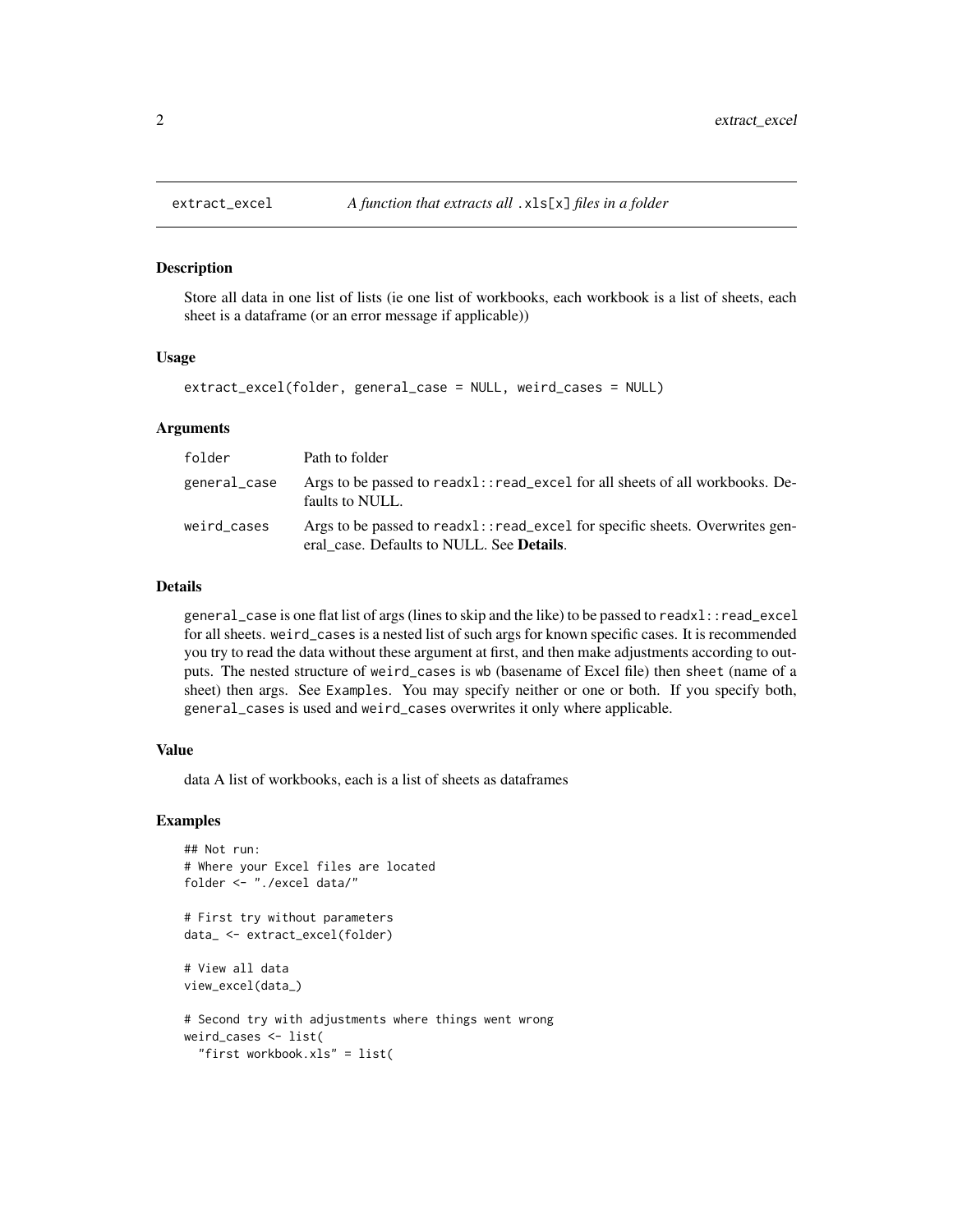# <span id="page-2-0"></span>summary\_excel 3

```
"sheet2" = list(\text{skip} = 3),
    "sheet3" = list(skip = 2)
  ),
  "wb2.xlsx" = list("tab2" = list(skip = 3, col_names = FALSE)\mathcal{L})
data_ <- extract_excel(folder, weird_cases)
## End(Not run)
```
summary\_excel *Summarize Output of extract\_excel*

### Description

Summarize Output of extract\_excel

# Usage

summary\_excel(data\_)

#### Arguments

data\_ A list of list of dataframes, as returned by [extract\\_excel](#page-1-1)

### Value

A dataframe that summarizes extracted Excel data

view\_excel *View the Output of extract\_excel*

### Description

A wrapper for 'View'

#### Usage

```
view_excel(data_)
```
# Arguments

data\_ A list of list of dataframes, as returned by [extract\\_excel](#page-1-1)

# Details

View all dataframes stored in the output of [extract\\_excel](#page-1-1) at once.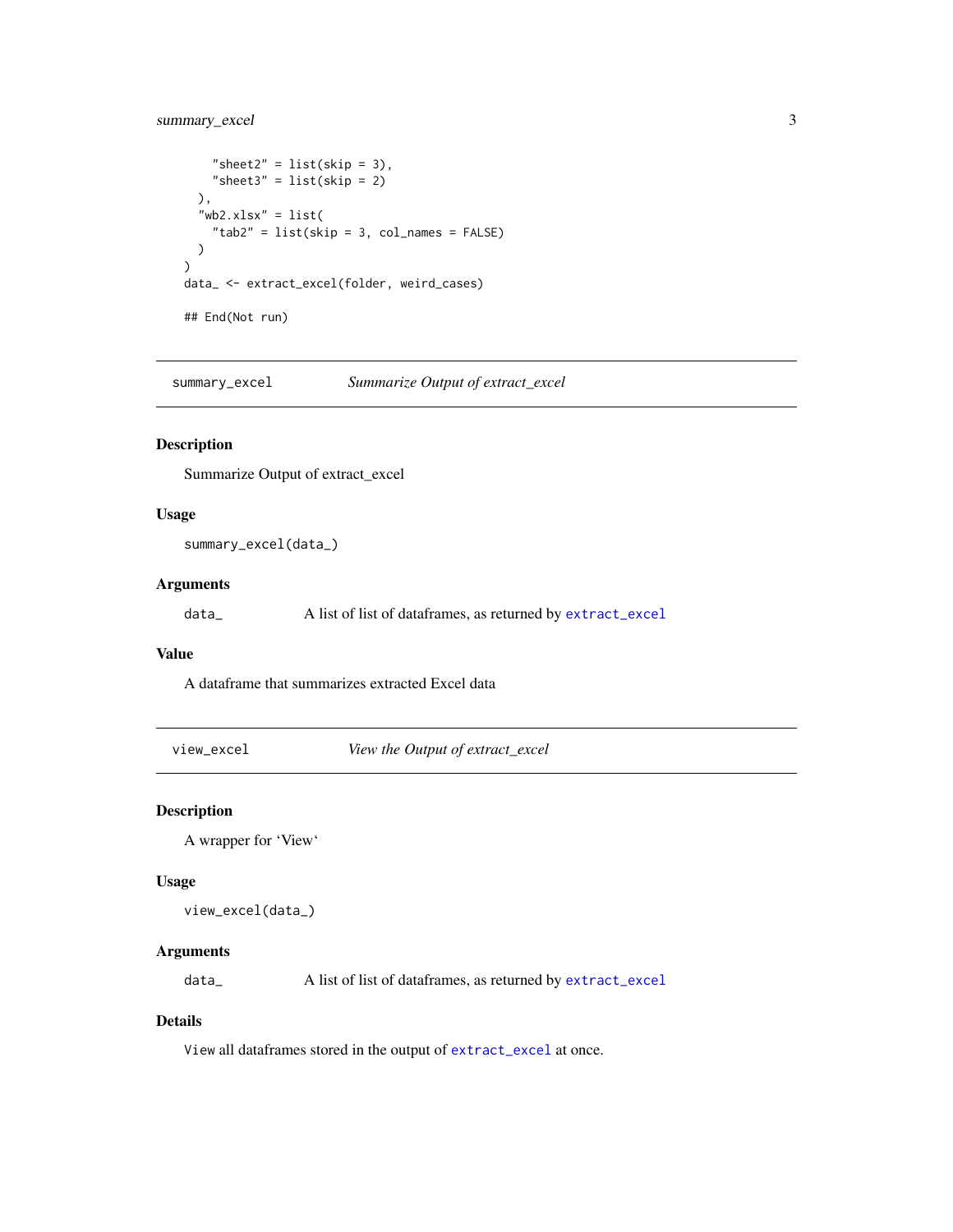view\_excel

# **Value**

Returns NULL invisibly.